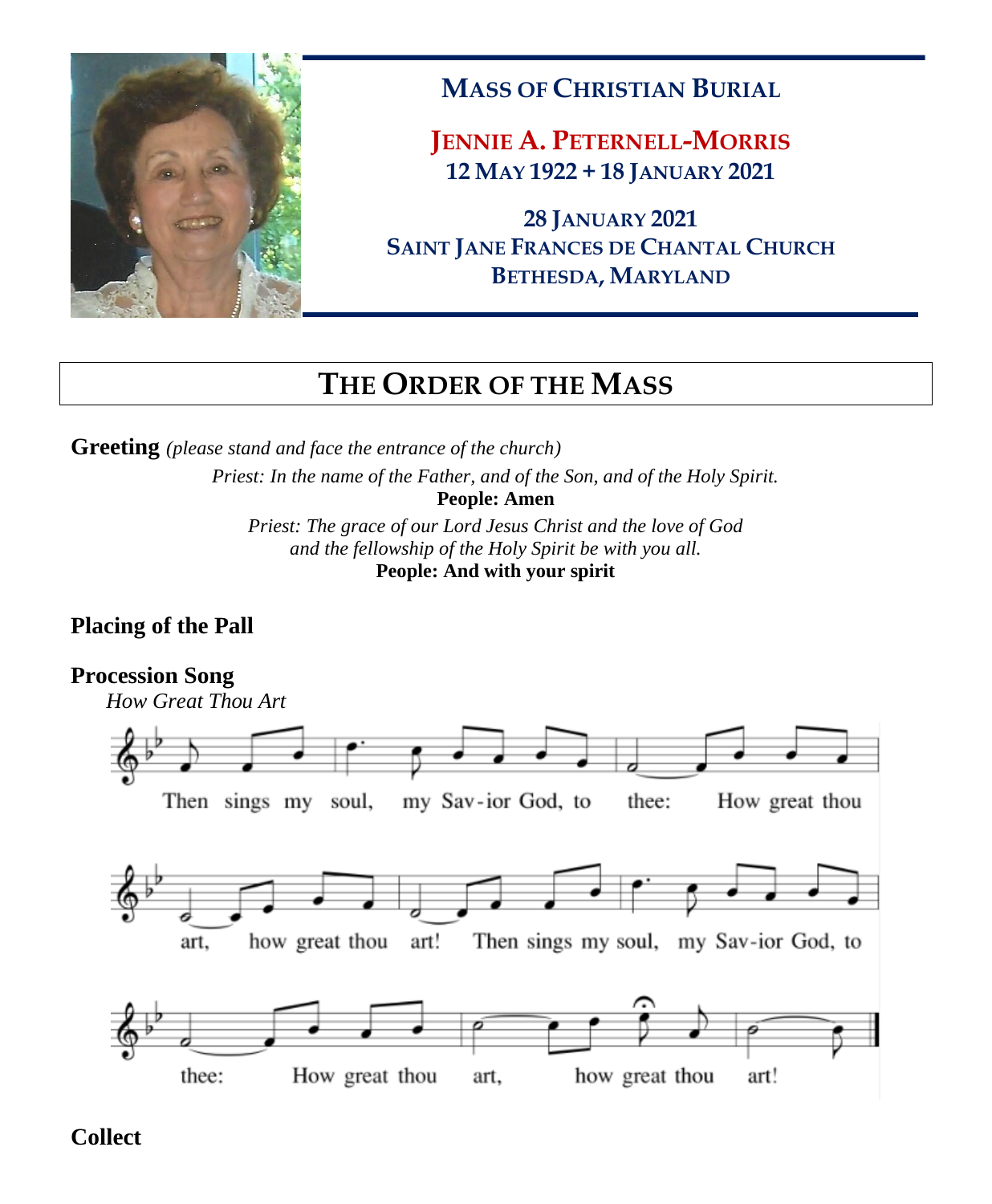# **LITURGY OF THE WORD**

### **Reading I** (please be seated) Ecclesiastics 3: 1-15

*Joann Manzek, lector*

*Lector: The Word of the Lord.* **People: Thanks be to God.**

# **Responsorial Psalm 130** Psalm 130



*Robert Peternell, Jr.*

*Lector: The Word of the Lord.* **People: Thanks be to God.**

### **Gospel Acclamation** *(please stand)*



**People: And with your spirit.**

*Priest: A reading from the Holy Gospel according to John.* **People: Glory to you, O lord.**

*~ Following the Gospel ~*

*Priest: The Gospel of the Lord* **People: Praise to you, Lord Jesus Christ.**

**Homily** *(please be seated)*

**Prayers of the Faithful** *(please stand) Response:* Lord, hear our prayer *Patricia Wannall, lector*

**Reading II** 2 Corinthians 4:14 – 5:1

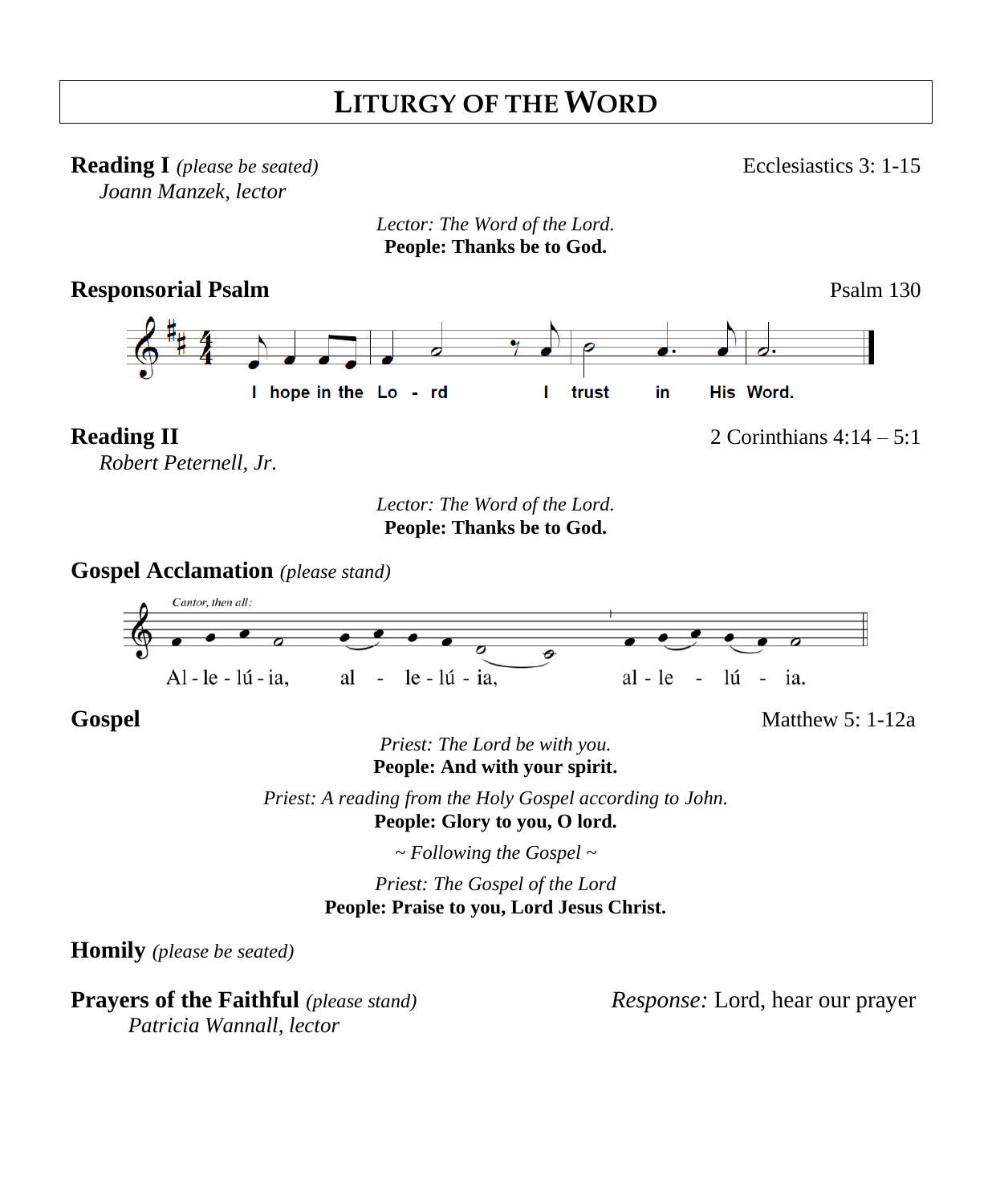# **LITURGY OF THE EUCHARIST**

### **Preparation of the Gifts and Altar** *(please be seated)*

*Ave Maria* **Value 2008 Value 2009 Value 2009 Value 2009 Value 2009 Value 2009 Value 2009 Value 2009 Value 2009 Value 2009 Value 2009 Value 2009 Value 2009 Value 2009 Value 2009 Value 2009 V** 

*Hail Mary, full of grace, Hail, the Lord is with thee. Blessed art thou among women, and blessed is the fruit of thy womb, Jesus. Hail Mary!*

**Preface Dialogue** *(please stand)*

*Priest: Pray brethren, that my sacrifice and yours may be acceptable to God, the almighty Father.* **All: May the Lord accept the sacrifice at your hands, for the praise and glory of his name, for our good, and the good of all his holy Church.**

*Priest: The Lord be with you.* **All: And with your spirit.** *Priest: Lift up your hearts.* **All: We lift them up to the Lord.** *Priest: Let us give thanks to the Lord, our God.* **All: It is right and just.**

**~~~**

**Preface Acclamation** *(please kneel following the Preface Acclamation)*

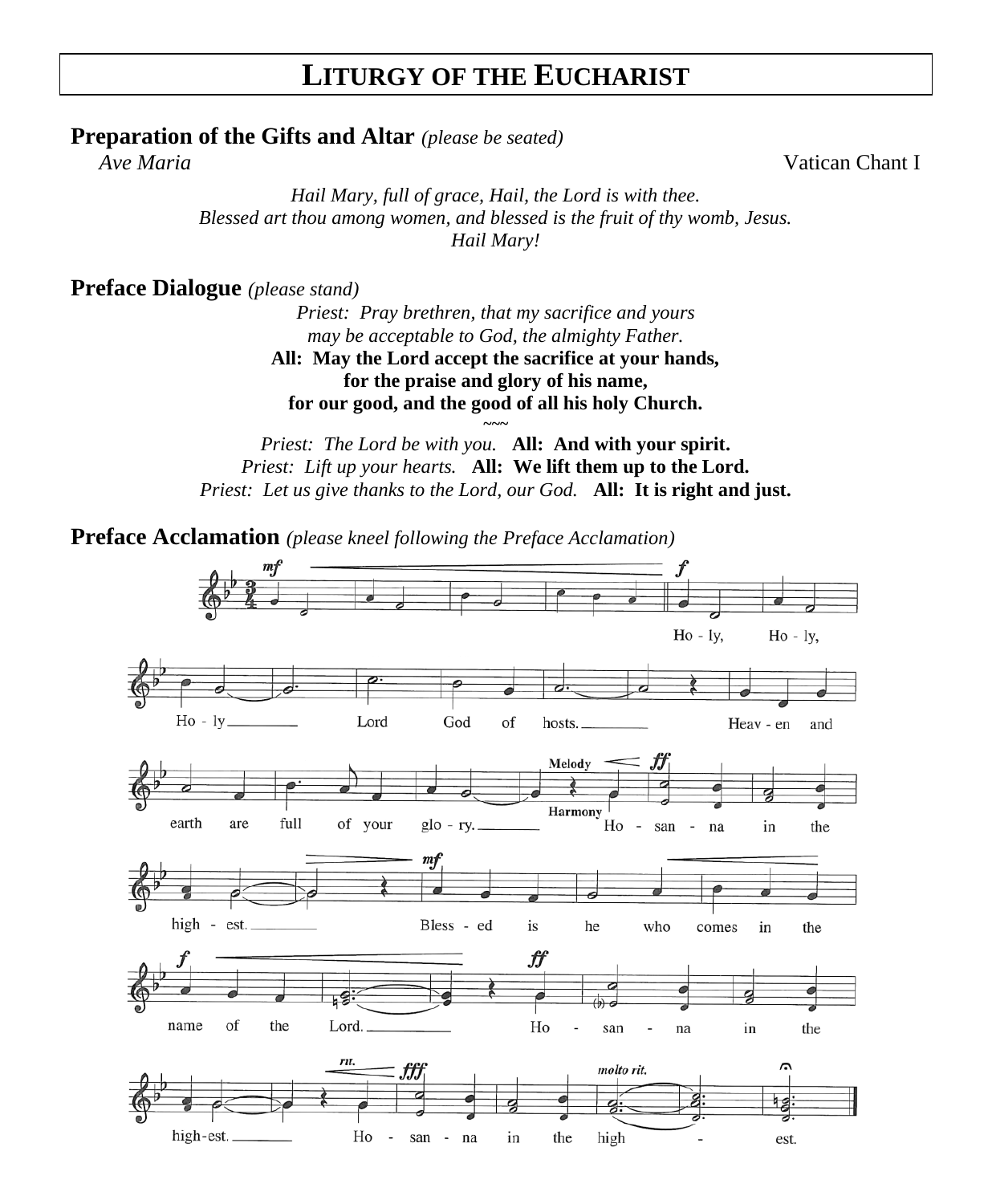# **Memorial Acclamation**



**The Great Amen** *(please stand following the Great Amen)*



**The Lord's Prayer**

**Our Father, Who art in Heaven, hallowed be Thy name; Thy Kingdom come, Thy [will](http://www.catholic.org/encyclopedia/view.php?id=12332) be done on earth as it is in Heaven. Give us this day our daily bread; and forgive us our trespasses as we forgive those who trespass against us; and lead us not into temptation, but deliver us from evil.**

*Priest: Deliver us, Lord, we pray, from every evil, graciously grant peace in our days, that, by the help of your mercy, we may be always free from sin and safe from all distress, as we await the blessed hope and the coming of our Savior, Jesus Christ.*

**People: For the kingdom, the power and the glory are yours now and forever.**

*Priest: The Peace of the Lord be with you always.* **People: And with your spirit.**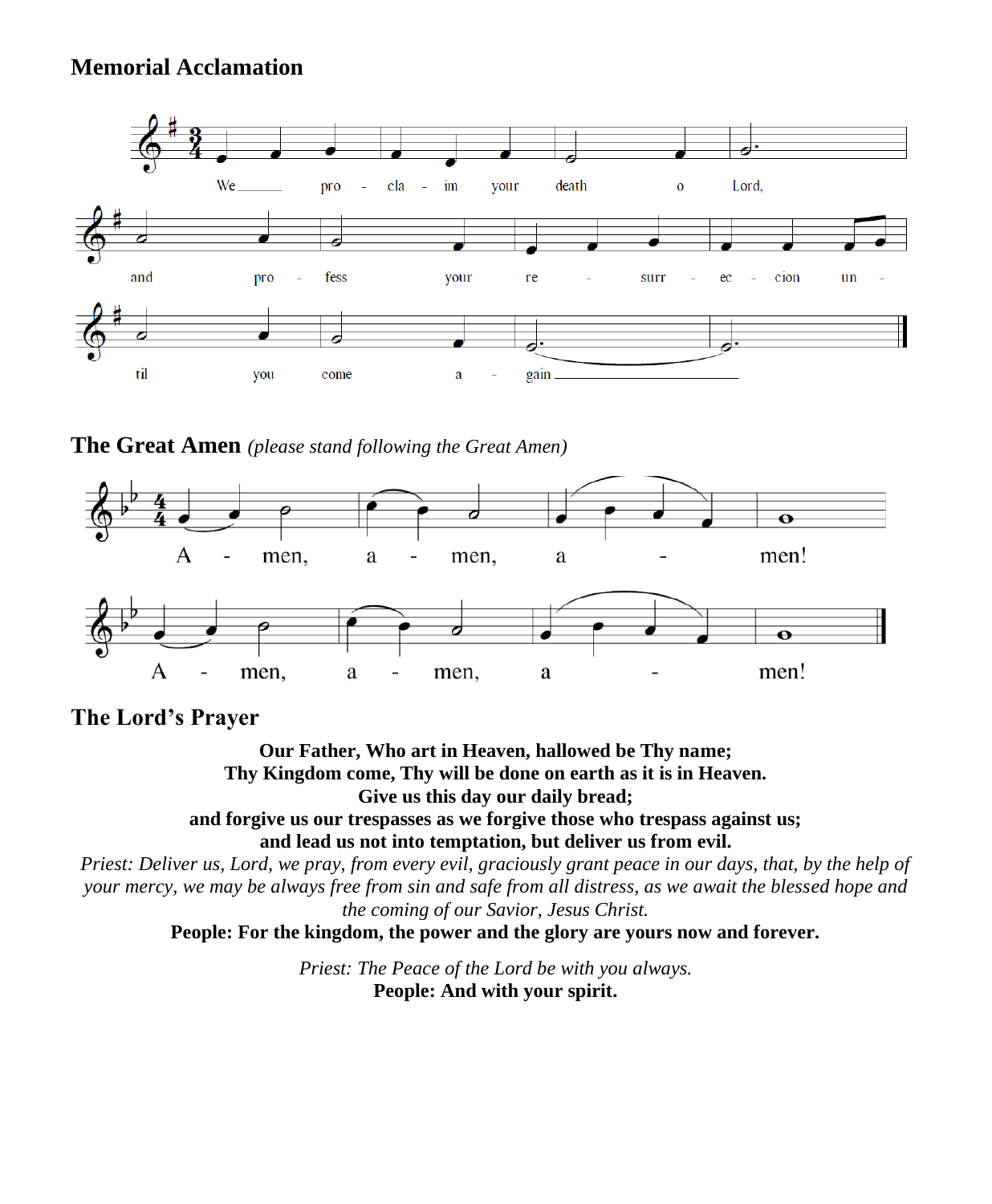

# **COMMUNION RITE**

*Priest: Behold the Lamb of God, behold him who takes away the sins of the world. Blessed are those called to the supper of the Lamb.* **People: Lord, I am not worthy that you should enter under my roof, but only say the word and my soul shall be healed.**

# **United States Catholic Bishops Guidelines for Reception of Holy Communion**

#### *For Catholics*

*As Catholics, we fully participate in the celebration of the Eucharist when we receive Holy Communion. We are encouraged to receive Communion devoutly and frequently. In order to be properly disposed to receive Communion, participants should not be conscious of grave sin and normally should have fasted for one hour. A person who is conscious of grave sin is not to receive the Body and Blood of the Lord without prior sacramental confession except for a grave reason where there is no opportunity for confession. In this case, the person is to be mindful of the obligation to make an act of perfect contrition, including the intention of confessing as soon as possible (canon 916). A frequent reception of the Sacrament of Penance is encouraged for all.*

#### *For our fellow Christians*

We welcome our fellow Christians to this celebration of the Eucharist as our brothers and sisters. We pray that our common baptism *and the action of the Holy Spirit in this Eucharist will draw us closer to one another and begin to dispel the sad divisions which separate us. We pray that these will lessen and finally disappear, in keeping with Christ's prayer for us "that they may all be one" (Jn 17:21).*

*Because Catholics believe that the celebration of the Eucharist is a sign of the reality of the oneness of faith, life, and worship, members of those churches with whom we are not yet fully united are ordinarily not admitted to Holy Communion. Eucharistic sharing in exceptional circumstances by other Christians requires permission according to the directives of the diocesan bishop and the provisions of canon law (canon 844 §4). Members of the Orthodox Churches, the Assyrian Church of the East, and the Polish National Catholic Church are urged to respect the discipline of their own Churches. According to Roman Catholic discipline, the Code of Canon Law does not object to the reception of communion by Christians of these Churches (canon 844 §3).*

#### *For those not receiving Holy Communion*

*All who are not receiving Holy Communion are encouraged to express in their hearts a prayerful desire for unity with the Lord Jesus and with one another.*

#### *For non-Christians*

*We also welcome to this celebration those who do not share our faith in Jesus Christ. While we cannot admit them to Holy Communion, we ask them to offer their prayers for the peace and the unity of the human family.*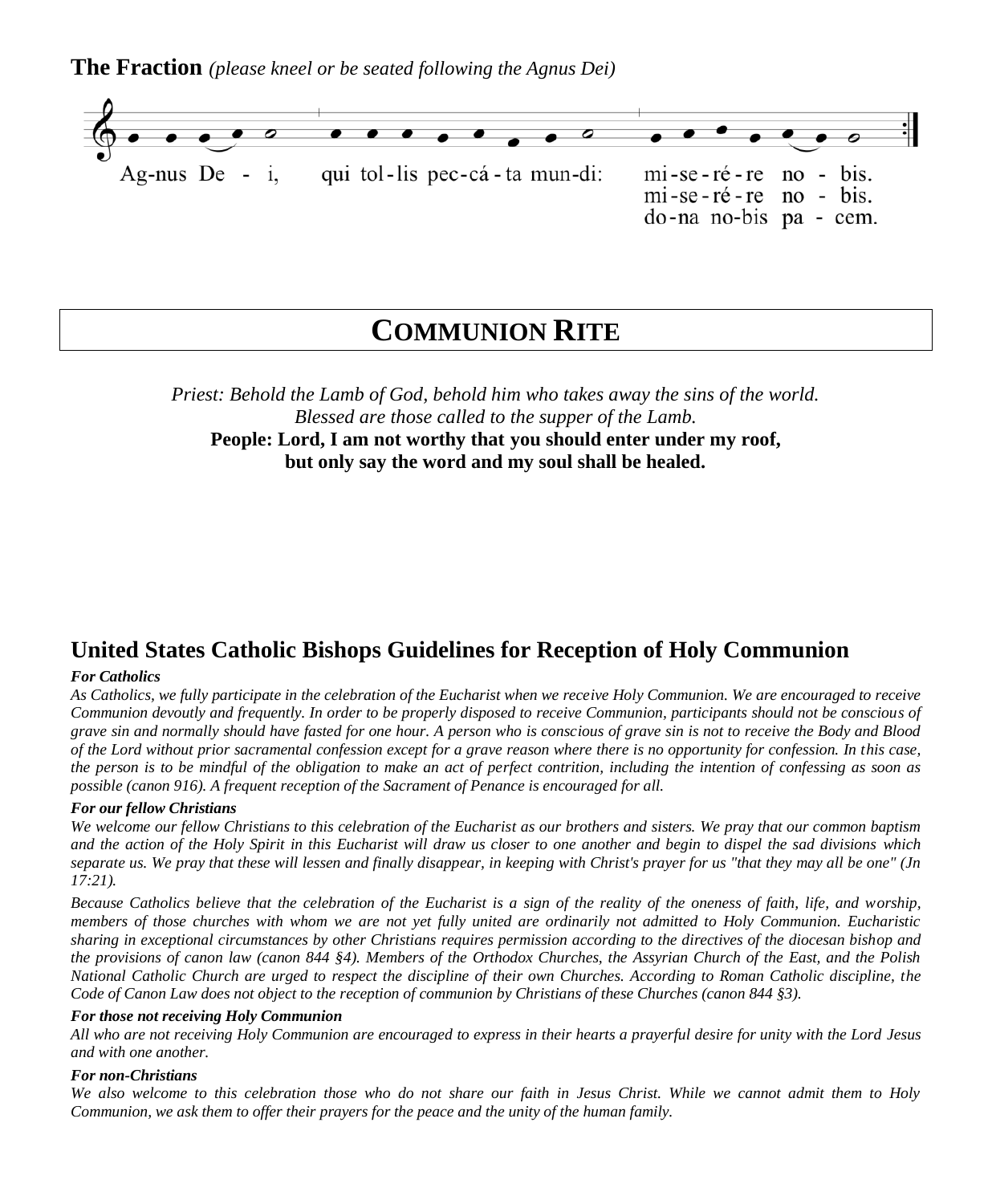**Communion Procession** *(please kneel or be seated during the distribution of Communion) I am the Bread of Life* 



**Prayer after Communion** *(please stand)*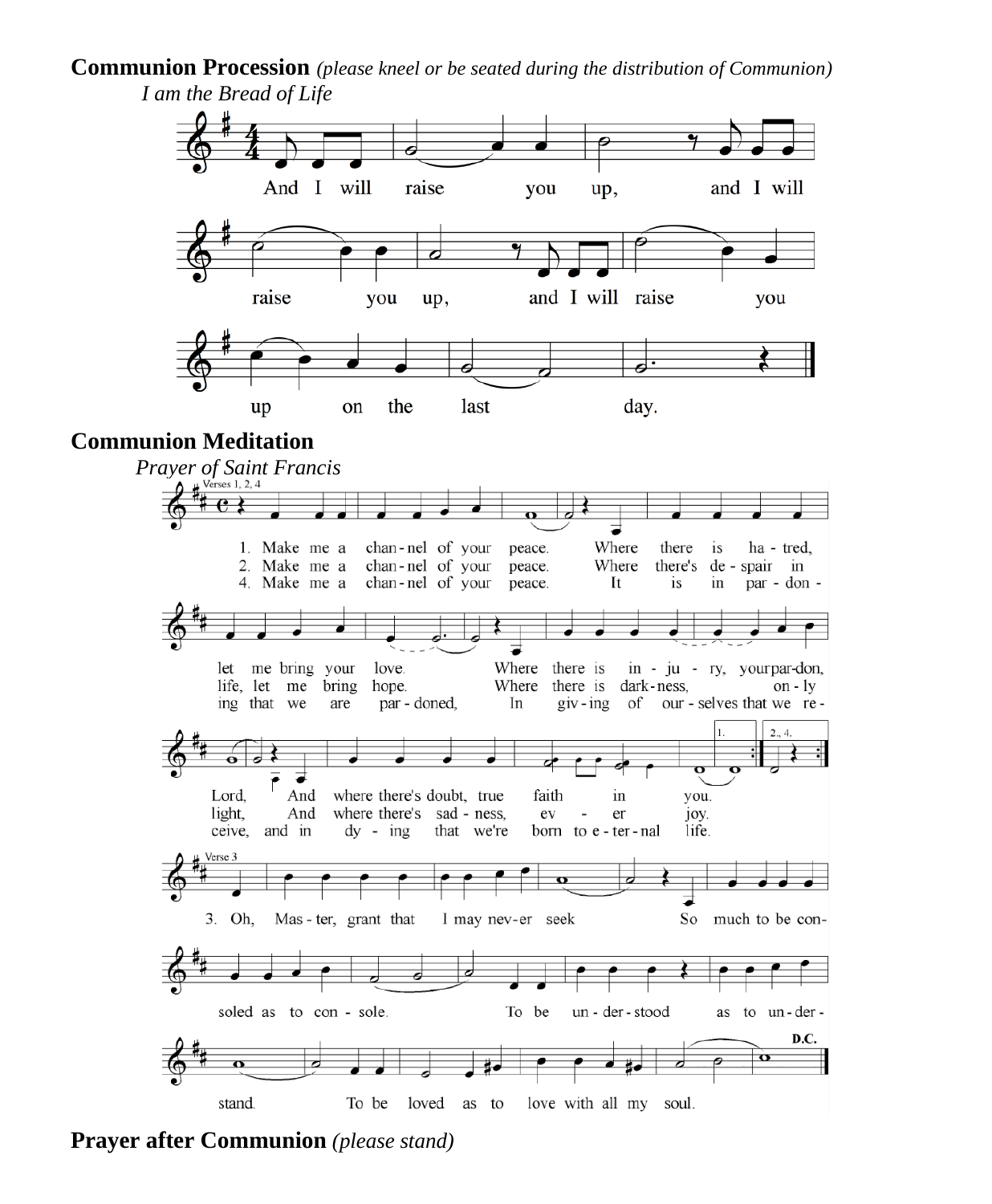# **FINAL COMMENDATION**

### **Invitation to Prayer** *(please remain standing)*

# **Song of Farewell**

*In Paradisum*

In paradisum deducant te Angeli; in tuo adventu suscipiant te martyres, et perducant te in civitatem sanctam Jerusalem. Chorus angelorum te suscipiat, et cum Lazaro quondam paupere æternam habeas requiem.

# **Prayer of Commendation**

### **Final Blessing and Dismissal**